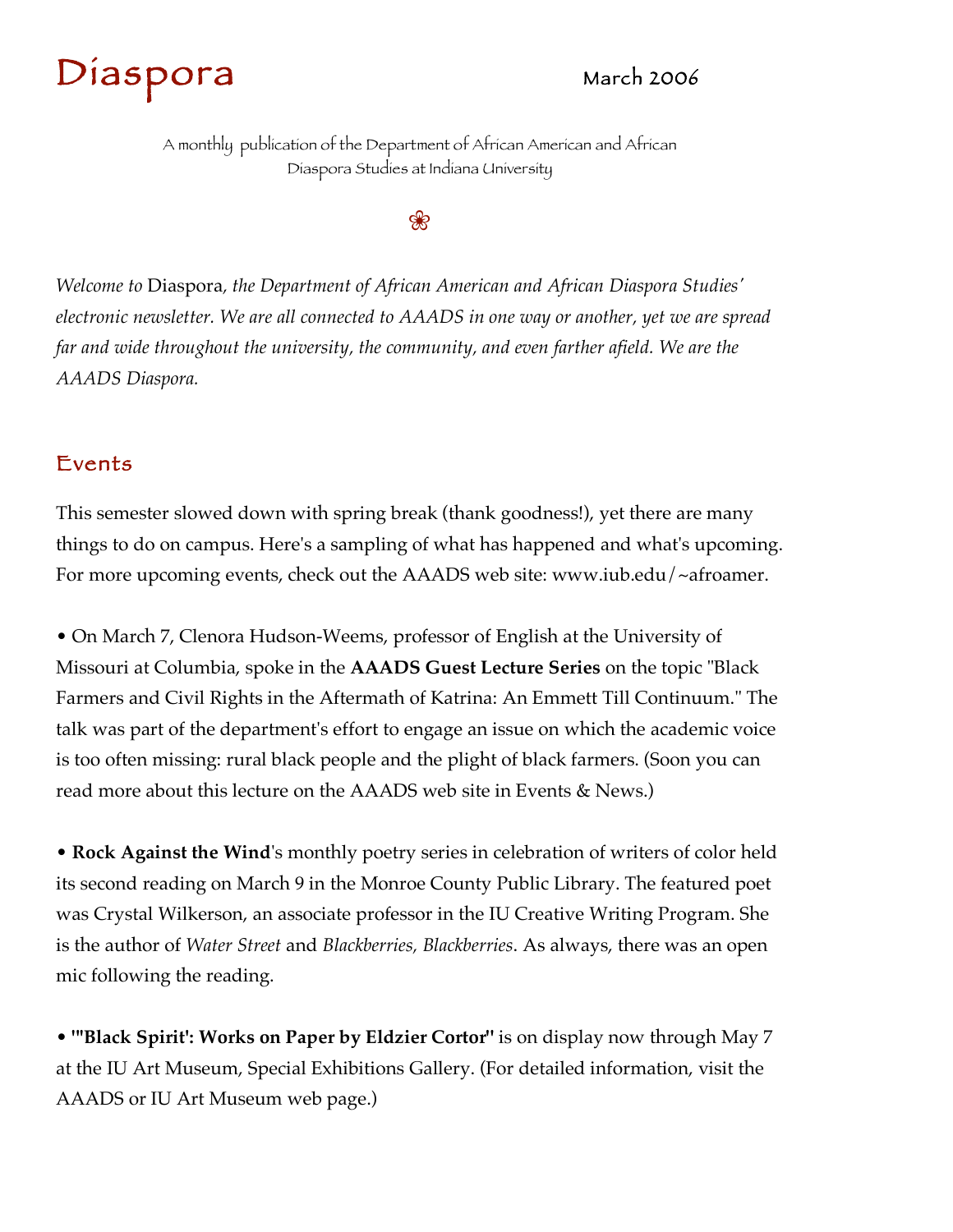• **Black Curtain Poetry Reading & Open Mic**: Two Big Events! March 21, 7:30 p.m., Grand Hall, Neal-Marshall Black Culture Center, featuring Phoenix and Epiphany, from Detroit; and March 22, 8:30 p.m., Indiana Memorial Union, featuring Versiz. (Both events are free, but donations are greatly appreciated.)

• The **Grand Nites in Grand Hall** series continues on March 23 at 7 p.m. in the Neal-Marshall Black Culture Center. There will be "delectable food, inspiring conversation," and live entertainment by **Nathanael Fareed Mahluli** and the Jazz Collectives, plus a fine art showing with Alexis Joi Carter and Bryce Keith.

• On March 24-25, the annual **Herman Hudson Symposium** will get under way, with keynote speaker Congresswoman Stephanie Tubbs Jones. The conference topic is "The African Diaspora: The Quest for Human Rights."

• There will be an exhibit of the works of **Kalidou Sy** and a celebration of the Bloomington artist's life at Tutto Bene Wine Café and Gallery (213 S. Rogers St.) from March 26 through April 1. Sy, husband of AAADS Professor **Eileen Julien**, was originally from Senegal. A reception will take place on March 26 at 4-6 p.m.

• The **Project on African Expressive Traditions** and Horizons of Knowledge will present two films by Senegalese filmmaker Joseph Gai Ramaka this month in the TV-Radio Building, Room 245. Both films are in Wolof and French, with English subtitles. *Karmen Gei* (2001), an adaptation of Bizet's opera *Carmen* in contemporary Senegal, will be shown on March 27 at 6:15. *And What If Latif Were Right! (Et si Latif avait raison!)*, a critique of Senegalese President Abdoulaye Wade's regime, will be shown on March 29 at 6:15. Both films produced controversy and have been banned in Senegal. Filmmaker Ramaka, who is visiting IU, will be on hand for a discussion following each showing. For more information, contact Natasha Vaubel at nvaubel@indiana.edu or 855-7537.

• On March 29, Francis Q. Farrier, Guyanese journalist and former director of drama for the Guyana Ministry of Culture, will speak in the **AAADS Guest Lecture Series** on the topic "The Influence of America on Guyanese Culture." The talk will be in Swain West, Room 007, at 5-6:30 p.m., and a reception will follow in Memorial East, Room 39.

### • On March 30, the **Variations in Blackness Conference** will take place on the

#### Bloomington campus on March 30-April 1.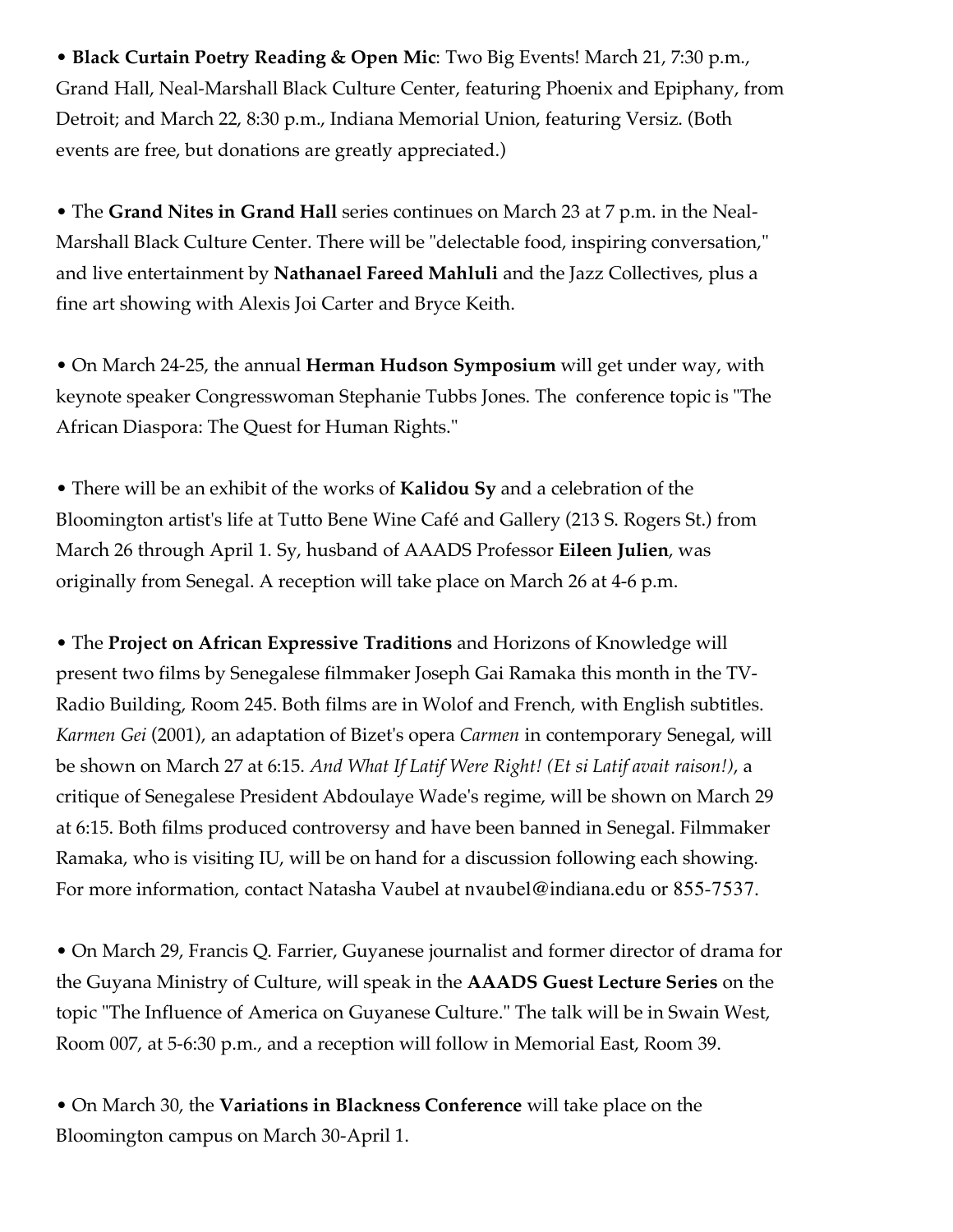• The **African American Arts Institute** is offering three spring concerts in the Buskirk-Chumley Theater in Bloomington. The African American Dance Company, directed by **Iris Rosa**, who is on sabbatical this semester, will perform on April 1 at 8 p.m. The concert will feature visitng director and former AADC member Deadra Nelson-Mason. The African American Choral Ensemble's concert, which is the culminating event in retiring director **James Mumford**'s 25 years of service at IU, will be on April 8 at 8 p.m. The IU Soul Revue, with its new director, **Nathanael Fareed Mahluli**, will perform on April 14 at 8 p.m.

• On April 5-6, the **Black Film Center/Archive** will present a two-day forum on "Black Women Filmmakers: An Alternative Aesthetic and Vision," featuring three filmmakers who have made their mark as independent filmmakers: Alile Sharon Larkin, Jessie Maple, and Yvonne Welbon. Each one will share her unique passion and artistic purpose with the audience and screen one or more of her films. The forum begins in Woodburn 120 at 4 p.m. with a roundtable discussion about the art, craft, and politics of filmmaking and the present climate for black women and people of color in the industry. **Audrey T. McCluskey**, director of the BFC/A, will moderate. After the forum, there will be a reception in the Rawles Room of Woodburn Hall.

- The annual **Tarkington Lecture**, sponsored by the Department of English, will take
- 

place in the Distinguished Alumni Room of the IMU at 4 p.m. on April 6. Jennifer DeVere Brody, the Weinberg College Research and Teaching Professor at Northwestern University, will speak on "Sculpting Afro/Native Subjectivity," concerning the works of 19th-century Afro-Native American sculptor Edmonia Lewis. Brody is the author of *Impossible Purities: Blackness, Femininity, and Victorian Culture*.

• The second biennial **conference on "New Directions in African American Literature, Theory, and Cultural Studies"** is taking place at the IMU on April 7-8. The conference's emphasis is on literature and visual and performance culture. Panels include "Queering Race," "Blackness and Postmodernism," "Politics and the New Negro," "Race and Performance," and "Abstraction in African American Literature and Visual Culture." A panel of creative writers will speak about "the work of persona" and the fictional

## reconstruction of unrecorded moments in history. There will be a reception at the Lilly

Library on Friday evening, lunch at the art museum on Saturday, and a party at the

home of AAADS Adjunct Professor **George Hutchinson** on Saturday night.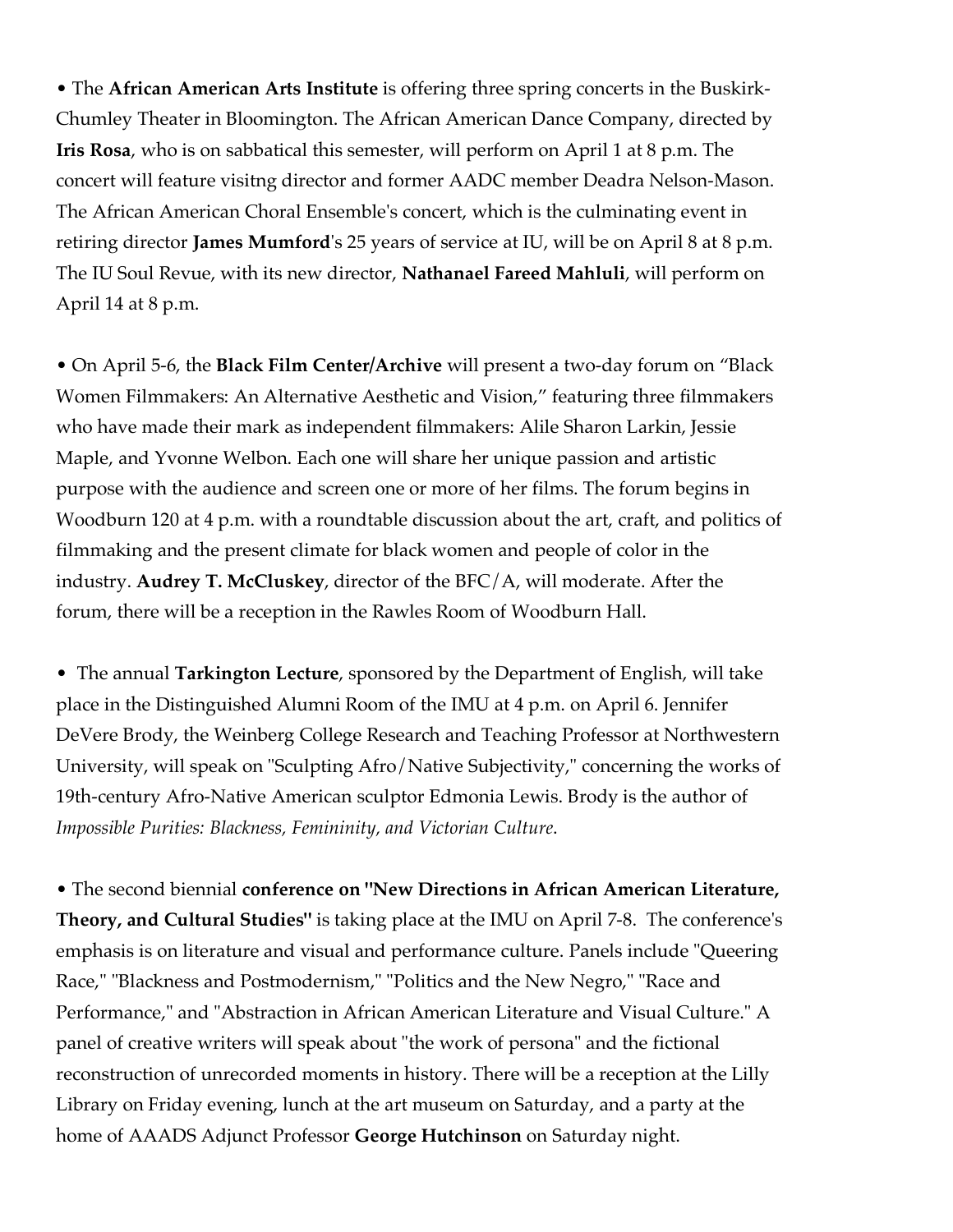

• Professor **Valerie Grim** was invited to participate in the National Affairs Lecture Series, sponsored by Iowa State University. At the recent forum on "Defining Values in American Politics," she made a presentation on "The Forgotten Populations: Rural Communities in the Aftermath of Katrina." Responding to Grim's paper were Peter F. Orazem, University Professor of Economics and director of the Industrial Relations Program at Iowa State, and Steven Garasky, human development and family studies expert on public policy.

• On May 3 at 12:15-1 p.m., the "Noon Talk" at the IU Art Museum will be presented by Professor **Matthew Guterl**. He will speak on "The Return of the 'The Folk' in African American Art," describing how Eldzier Cortor's early works reflect American popular art and culture.

• Professor **Audrey T. McCluskey** was the invited lead-off speaker in the Women's History Month Renowned Authors Series. Sponsored by the National Park Service, the event was held at the Bethune Council House, a historical landmark in Washington, D.C., on March 2. She discussed, and signed copies of, her co-authored book *Mary McLeod Bethune: Building a Better World*. McCluskey is a newly elected member of the

National Speaker's Bureau of the Association for the Study of African American Life and History. Her most recent lecture in that series was "African American Women in Hollywood During the Golden Era," presented at IUPUI in February. Following the death this month of famed filmmaker, novelist, poet, painter, and composer Gordon Parks, at age 93, the *Bloomington Herald-Times* interviewed McCluskey, who directs the IU Black Film Center/Archive. She summarized by saying, "Gordon Parks, more than anyone else I know, understood the power of an image. His autobiography was called *A Choice of Weapons*. You could actually see how the camera was a weapon for him."

• Professor **John McCluskey** has been invited to teach the Fiction Intensive Workshop at Antioch College in Yellow Springs, Ohio, in early July.

## • Professor **Iris Rosa** has choreographed a dance performance based on the works of

artist Eldzier Cortor. The performance will take place at 6:45 on March 30 during the

opening festivities of the "Black Spirit": Works on Paper by Eldzier Cortor" exhibit at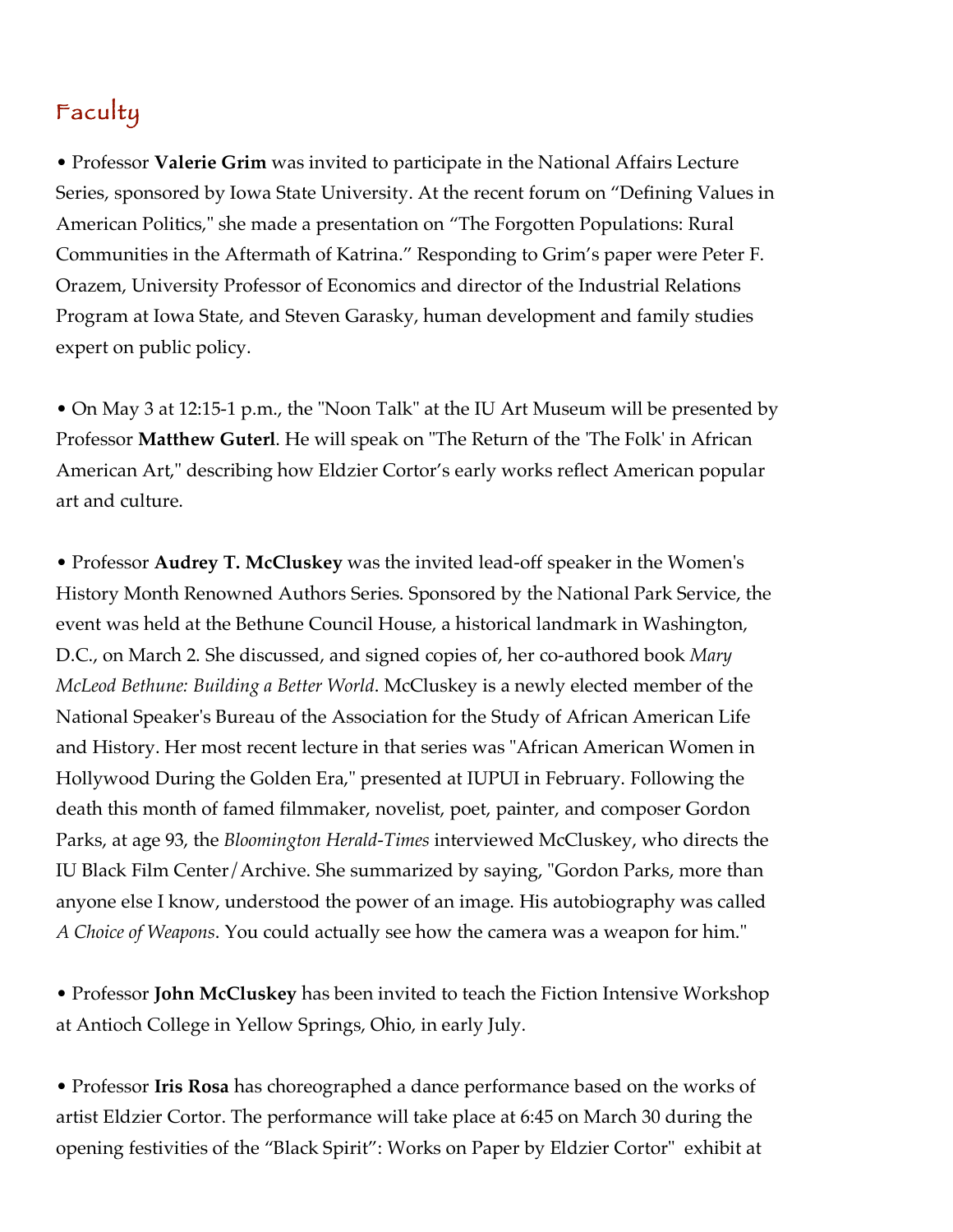the IU Art Museum (see Events). Rosa hosted the ninth annual African American Dance Workshop on Feb. 24-25 at the Neal Marshall Black Culture Center. The workshop culminated with a Dance Showcase, held at the Willkie Quad Auditorium.

• Professor Emeritus **William Wiggins** presented a workshop for graduate students on how to apply for fellowships in the Ford Foundation Diversity Fellowships Program that fund graduate research. The meeting was held on March 3 in Memorial Hall East.

Adjunct Faculty

• Professors **Mellonee Burnim** (Folklore & Ethnomusicology) and **Portia Maultsby** (Folklore & Ethnomusicology; director, Archives of African American Music & Culture) presented papers at the 32nd annual conference of the Society of American Music and national conference of the Center for Black American Research on March 15-19 in Chicago. Their papers addressed issues of marginalization and transformation in African American religious and popular music.

• Professor **George Hutchinson** (Tarkington Professor of English) is co-chairing, along with Margo Crawford, the second biennial conference on "New Directions in African American Literature, Theory, and Culture Studies" (see Events). Hutchinson's book *In Search of Nella Larsen: A Biography of the Color Line* will be published in May by Belknap

Press, a division of Harvard University Press. He delivered the Evangeline Bollinger Lecture at St. Xavier University in Chicago in February. Beginning in July, he will take the reins as the newly appointed chair of the Department of English.

• Professor **James E. Mumford**, who is retiring as director of the African American Choral Ensemble, was the special guest on WFHB's Bring It On radio program, which covers the African American community in the Bloomington area, on March 19. Mumford spoke of the highlights of his musical career and his time at IU. Taking the place of the program's regular co-host Delia Alexander was **Sherhara Williams**, who is active with Black Curtain.



# • **Paula Cotner**, departmental secretary in AAADS, worked the registration desk for the

ninth annual African American Dance Workshop on Feb. 24-25. Students from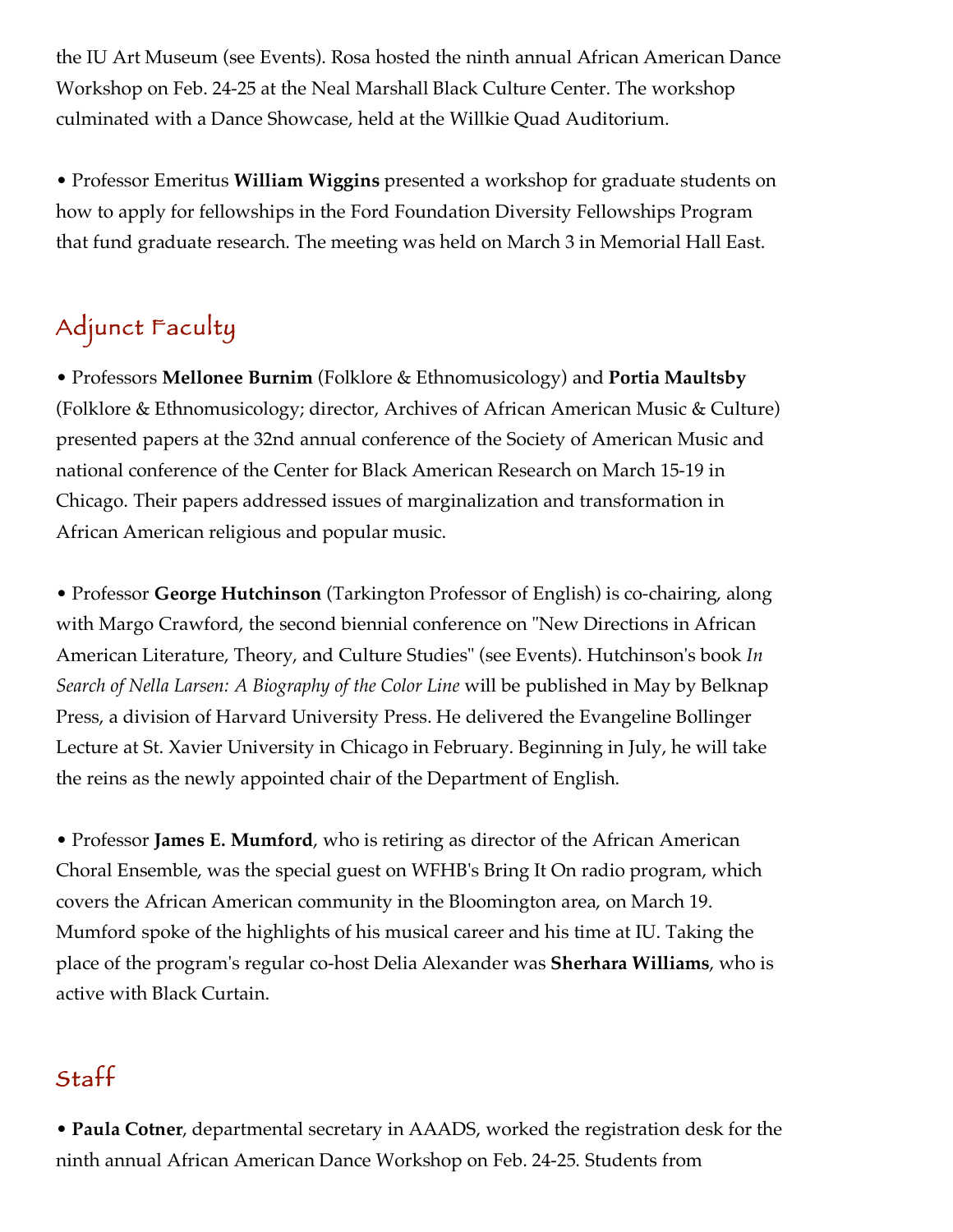surrounding high schools and universities came to participate, and professional dancers and musicians from various states helped to make the workshop a huge success. Cotner says: "Plans are being made for next year's 10th annual workshop, and we hope that more of you will be able to join us!"

• **Carol Edge**, an AAADS alumna and PR/media specialist for the department, recently read *Four Spirits*, a novel by Sena Jeter Naslund, and recommends it to anyone interested in fiction pertaining to the modern Civil Rights Movement, as well as in good literary fiction. The story follows several characters in Birmingham, Ala., from May 1963 to January 1965, a particularly eventful period in the U.S., the South, and

Birmingham. She would welcome a conversation about the book with anyone else who has read it.

• **Shirley Stephens**, undergraduate adviser for AAADS, has been going to various classrooms to speak to students about the value and prospects of majoring in African American and African diaspora studies.

# Graduate students

• **Tahirah Akbar-Williams**, a student in the joint AAADS/SLIS master's program, received the 2005 GLBT Spirit Award last November for her work in helping to create a

community of acceptance for African American lesbian, gay, bisexual, and transgender residents in the area. She has been a campus leader for GLBT causes, founding the student organization Blacks Like Us in 2004. Keeping up the good work this year, she facilitated a panel of Indiana ministers. "Religious organizations lay the groundwork for how people will treat each other in their communities," says Akbar-Williams.

• **Jennifer Heusel**, MA double major in AAADS and art history, is co-curating, along with Matthew Backer, the "'Black Spirit': Works on Paper by Eldzier Cortor" exhibit at the IU Art Museum. She will be conducting tours of the exhibit at 7, 7:30, and 8 p.m. on March 30.

• Later this semester, a group of **MA students** will be attending a conference on "Race,

Roots, and Resistance: Revisiting the Legacies of Black Power," sponsored by the

African American Studies and Research Program at the University of Illinois at Urbana.

AAADS professors **Valerie Grim** and **Fred McElroy** will accompany the students.